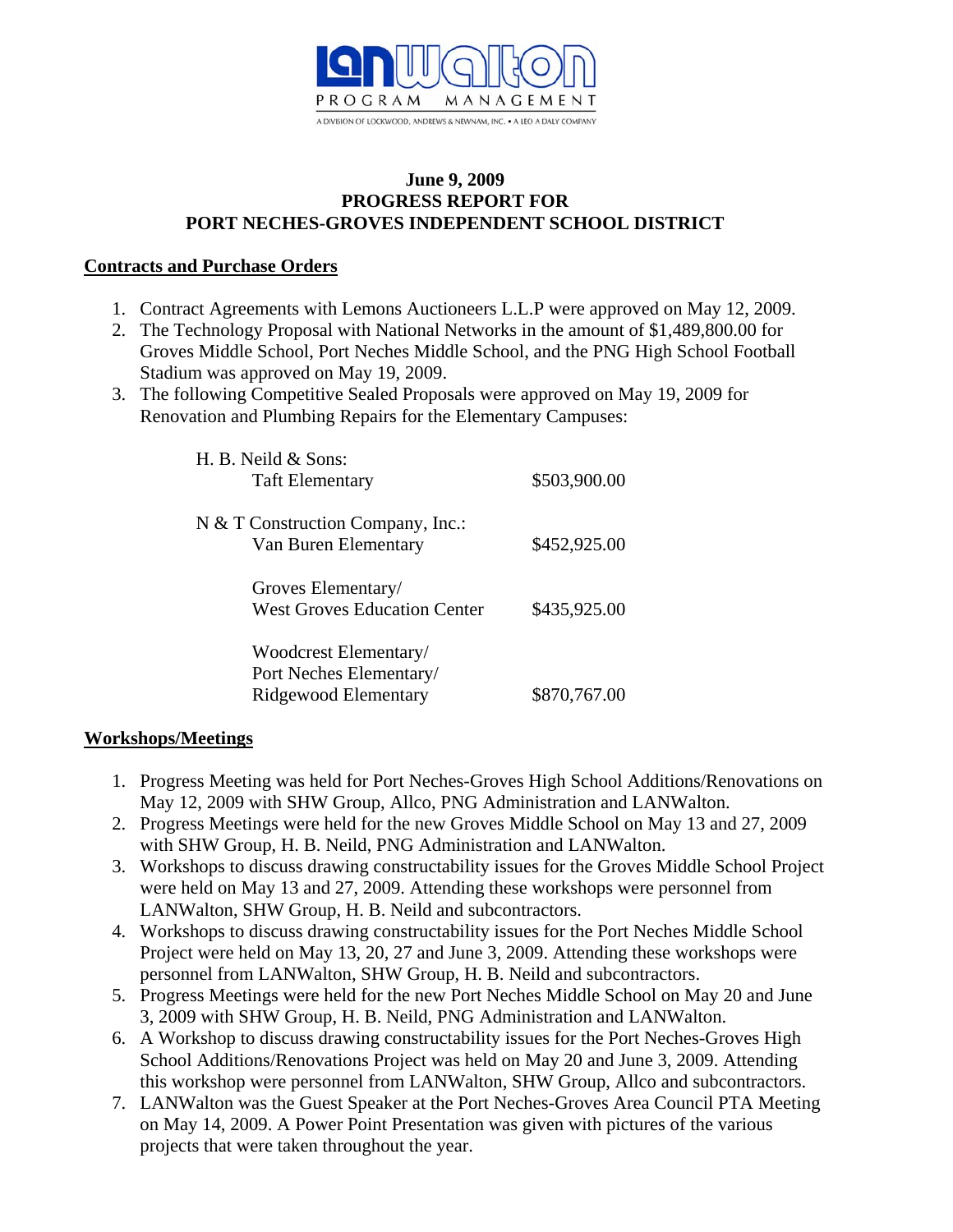LANWalton Progress Report / Port Neches-Groves Independent School District June 9, 2009

- Page 2 of 4
	- 8. On May 15, 2009 LANWalton, SHW Group, PNG Administration and School Board Members met to discuss the Renovation/Plumbing Projects for the Elementary Campuses and the Technology Package for Groves Middle School, Port Neches Middle School and PNG High School Stadium.
	- 9. On May 18, 2009 LANWalton, SHW Group, PNG Administration and School Board Members met to discuss the Renovation/Plumbing Projects for the Elementary Campuses and the Technology Package for Groves Middle School, Port Neches Middle School and PNG High School Stadium.
	- 10. LANWalton attended the Windstorm Inspections with Bob Liu at Groves Middle School, Port Neches Middle School and Port Neches-Groves High School on May 22, 2009.
	- 11. On May 28, 2009, LANWalton and Sigma Engineers held a Pre Construction Conference with N & T Construction for the Plumbing and Renovation Projects for West Groves Education Center, Groves Elementary, Van Buren Elementary, Port Neches Elementary, Ridgewood Elementary and Woodcrest Elementary.
	- 12. LANWalton and Sigma Engineers held a Pre Construction Conference on May 29, 2009 with H. B. Neild & Sons for the Plumbing and Renovation Project for Taft Elementary.
	- 13. A meeting was held on May 29, 2009 with LANWalton, Sigma Engineers, PNG Security Supervisor and Tri Star Glass to discuss Security doors at the Elementary Campuses.
	- 14. On June 2, 2009 three School Board Members were taken to Port Neches Middle School, Port Neches-Groves High School and PNG High School Stadium to see job progress.
	- 15. On June 4, 2009 three School Board Members were taken to the various job sites to see job progress.
	- 16. LANWalton, LaBiche Architectural Group, PNG Administration, PNG Maintenance and School Board members met on June 4, 2009 to discuss roofing issues on several of the elementary campuses.

# **Schedule**

# **Port Neches-Groves High School Stadium – H. B. Neild & Sons, Inc.**

The track will be closed for use from June 13–28, 2009 in order for the warranty work to be done on the track.

The elevator is substantially complete and has received state inspection.

The punch list has been issued to the Contractor and they are currently working on it.

| <b>Schedule:</b>       | elevator.                                                                                                               | The project is substantially complete upon final acceptance of the |  |
|------------------------|-------------------------------------------------------------------------------------------------------------------------|--------------------------------------------------------------------|--|
| <b>Funding:</b>        | The construction project is still within the funding approved by the<br>Board at the time of the award, \$9,593,618.00. |                                                                    |  |
| <b>Allowance</b>       | Original Contingency:                                                                                                   | \$200,000.00                                                       |  |
| <b>Expenditure</b>     | Approved AEAs (7)                                                                                                       | \$92,235.74                                                        |  |
| <b>Authorizations:</b> | Pending AEAs (0)                                                                                                        | 0.00                                                               |  |
|                        | <b>Remaining Contingency:</b>                                                                                           | \$107,764.26                                                       |  |
| <b>Issues:</b>         | No issues at this time.                                                                                                 |                                                                    |  |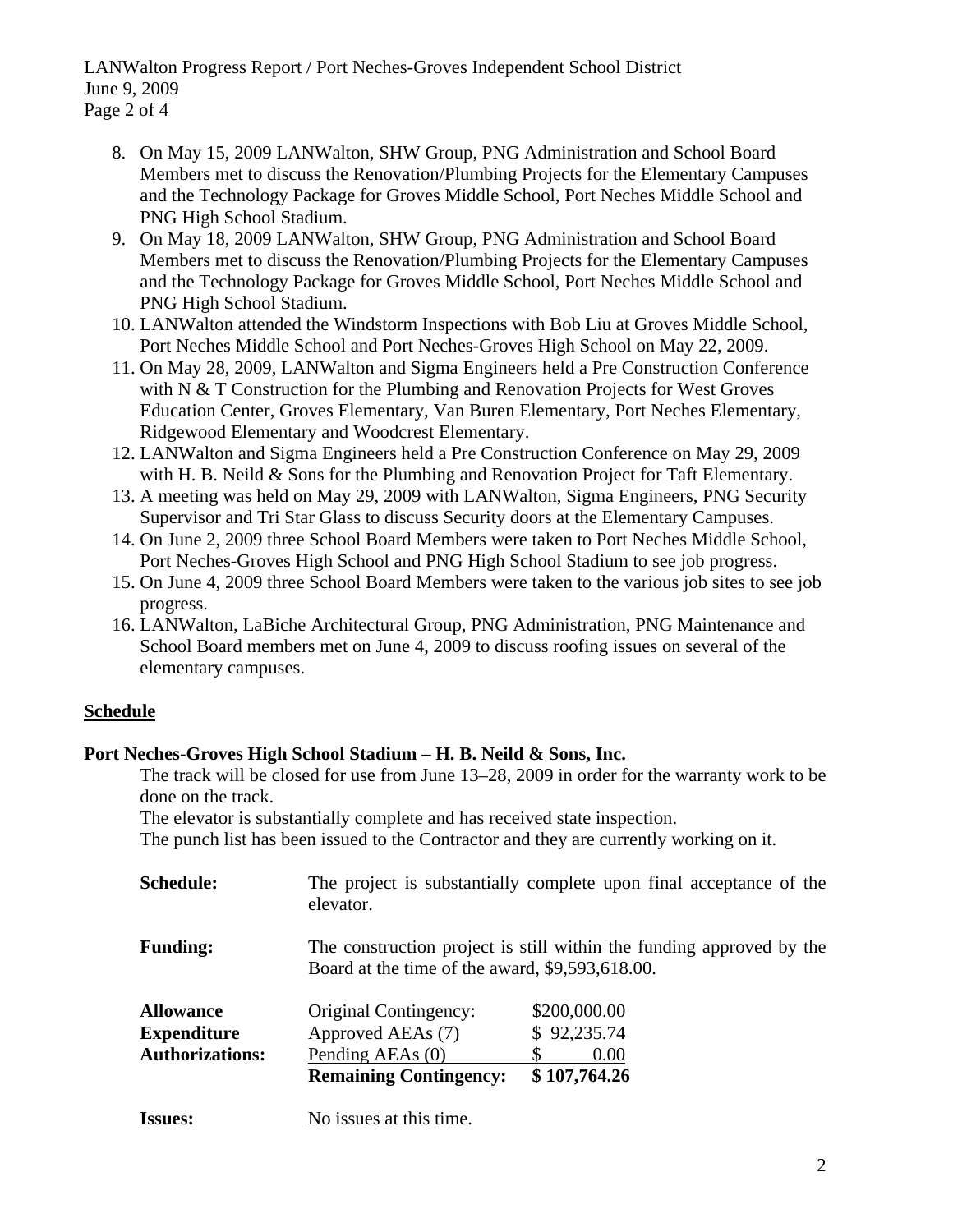LANWalton Progress Report / Port Neches-Groves Independent School District June 9, 2009 Page 3 of 4

### **Port Neches-Groves High School – Allco**

Work has started at the new tennis courts and baseball/softball fields. Concrete slab placement on the  $2<sup>nd</sup>$  floor of the new building addition is complete. Interior and exterior wall systems are being installed. The new chillers have been set on the pads. Plumbing, HVAC and electrical rough-in work is continues in the new building addition and connector area. The sanitary, acid waste and storm piping is complete in the connector area and select fill is being placed. Demolition has started at the buildings in the connector area. Chill water piping is being installed. **Schedule:** The project is scheduled to be completed in August, 2010. **Funding:** The project is within the Guaranteed Maximum Price of \$36,342,000 established on June 19, 2008. **Allowance** Original Contingency: \$1,045,287.00

|                        | <b>Remaining Contingency:</b> | \$888,001.00   |
|------------------------|-------------------------------|----------------|
| <b>Authorizations:</b> | Pending AEAs (0)              | 0.00           |
| Expenditure            | Approved AEAs (3)             | \$157,286.00   |
| <b>Allowance</b>       | Original Contingency:         | \$1,045,287.00 |

**Issues:** No issues at this time.

# **Groves Middle School – H. B. Neild & Sons, Inc.**

Interior walls are being installed in the  $6<sup>th</sup>$  and  $7<sup>th</sup>$  Grade Academic Wings. The paint systems in the Gymnasiums and dressing areas are being completed. The face brick continues to be installed on the  $6<sup>th</sup>$ ,  $7<sup>th</sup>$ , and  $8<sup>th</sup>$  Grade Academic Wings. HVAC duct work continues in the Kitchen Area. Chill water piping is being installed at the Mechanical room chillers. Wood blocking is being installed on the 8<sup>th</sup> Grade Wing, Dining Area and the Library. Structural steel is being erected at the CATE building. **Schedule:** The revised schedule for completion of Phase I (new building) is October, 2009 and Phase II (demolition of the existing building) is February, 2010.

| <b>Funding:</b> | The project is within the Guaranteed Maximum Price of \$24,052,194 |
|-----------------|--------------------------------------------------------------------|
|                 | established on May 21, 2008.                                       |

| <b>Allowance</b>       | Original Contingency:         | \$580,000.00 |
|------------------------|-------------------------------|--------------|
| <b>Expenditure</b>     | Approved AEAs (8):            | \$445,364.04 |
| <b>Authorizations:</b> | Pending AEAs (1)              | \$85,647.10  |
|                        | <b>Remaining Contingency:</b> | \$359,716.94 |

**Issues:** No issues at this time.